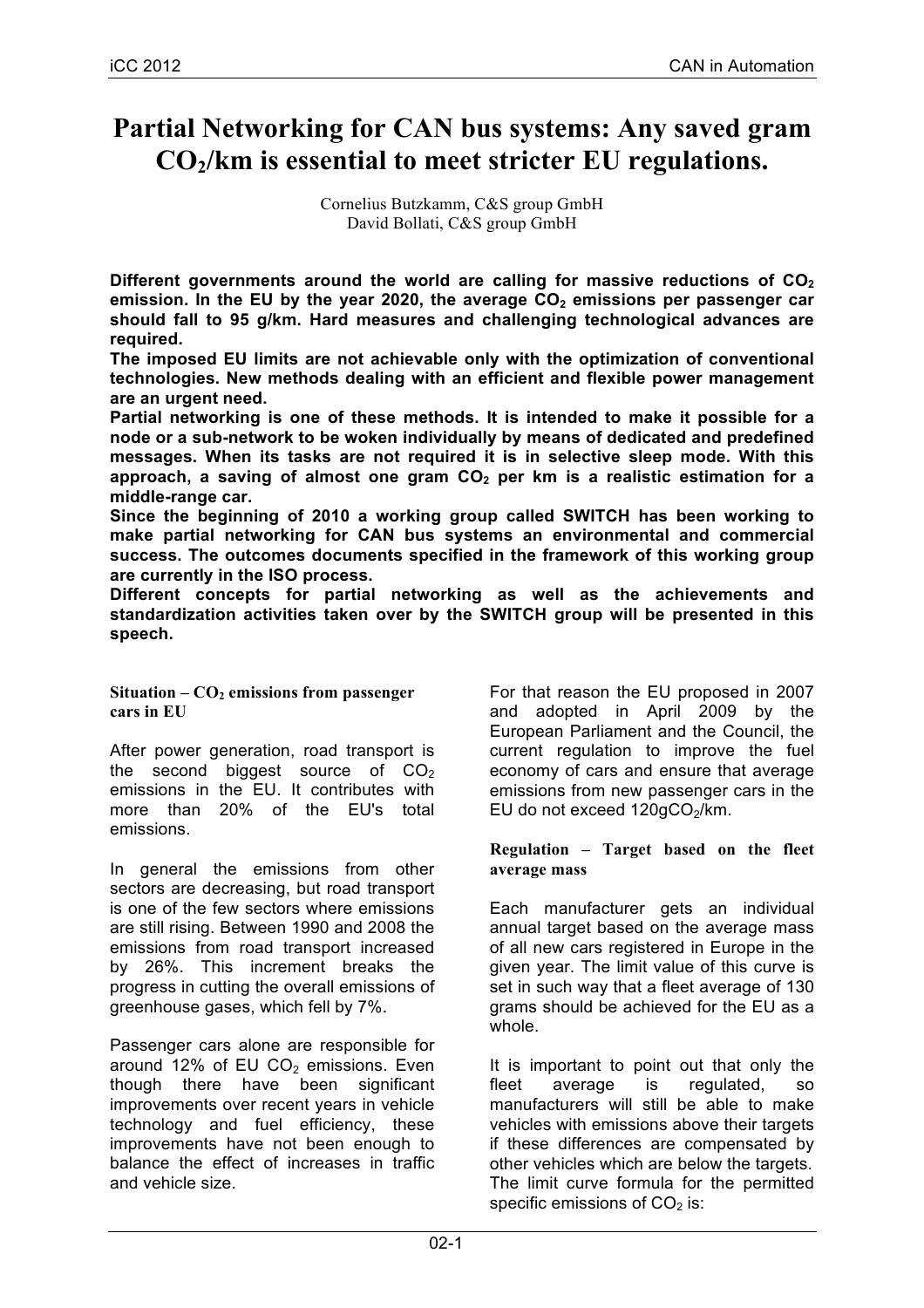*130 + a × (M – M0)*

*M = mass of the vehicle in kilograms M0 = 1289.0, average mass of new passenger cars in the previous 3 years a = 0.0457*

Emissions from heavier cars will have to be reduced by more than those from lighter cars.

The 130 grams target will be phased in between 2012 and 2015.

As of 2012, manufacturers must ensure that 65% of the new cars registered in the EU have average emissions that are below their respective targets. The percentage rises to 75% in 2013, 80% in 2014 and 100% from 2015 onwards.



**Figure 1: Position car manufacturers in 2006 – CO2 emissions of new cars**

The Figure 1 shows the position of the car manufacturers of the new cars produced in 2006, the year on which the Regulation's impact assessment was based.

The average mass in 2006 was slightly below 1300 kg and the average emission was about 160g  $CO<sub>2</sub>$  per km. The 2009 report disclosed that more brands reached the (now expired) 2008 140 g/km goal: Fiat (127.8 g/km), Toyota (130.1 g/km), Peugeot (133.6 g/km), Renault (137.5 g/km), Citroen (137.9 g/km) and Ford (140.0 g/km). Fiat, however, was the only brand to reach the 2015 goal of 130 g/km, 6 years in advance. The Fiat Auto Group (including the Fiat, Alfa Romeo, Lancia, Abarth, Ferrari and Maserati brands) averaged to 131.0 g/km.



**Figure 2: Targets, real emissions and trend**

In the Figure 2 we can see the evolution of the different targets, real emissions till 2009 and a linear trend based on real emission from 2000 to 2020.

A voluntary agreement between the European Automobile Manufacturers Association (ACEA) and the European Commission was signed in 1998 to achieve an average of 140 g/km of  $CO<sub>2</sub>$  by 2008.

The target was not achieved; the average for the whole car market for 2008 was 153.6 g/km.

In the current EU Regulation the average  $CO<sub>2</sub>$  emissions from cars should not exceed 130 grams  $CO<sub>2</sub>$  per km phased in between 2012 and 2015 and should drop further to 95g/km by 2020.

If the average  $CO<sub>2</sub>$  emissions of a manufacturer's fleet exceed its limit value in any year from 2012, the manufacturer has to pay a penalty for each registered car. This premium amounts to €5 for the first g/km of exceedance, €15 for the second g/km, €25 for the third g/km, and €95 for each subsequent g/km. From 2019, already the first g/km of exceedance will cost €95.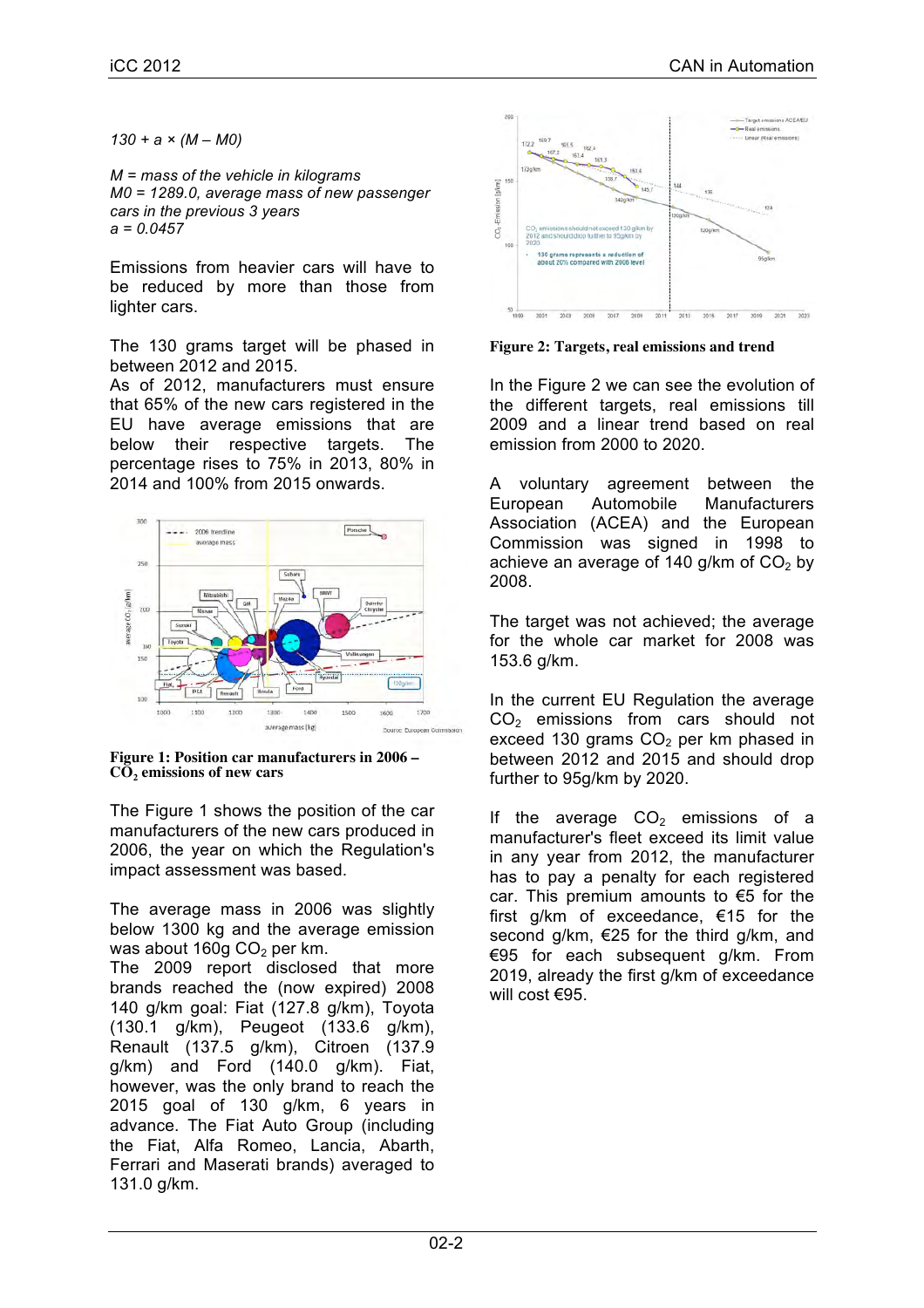#### **Necessary measures for a sustainable CO2 strategy**



Figure 3: Most important paths for cutting CO<sub>2</sub> **emissions**

The most important paths to cutting  $CO<sub>2</sub>$ emissions are: engine parameters, weight, aerodynamic drag, and rolling resistance.

For example, reducing a car's weight by 100 kg leads to lower  $CO<sub>2</sub>$  emissions in about 8.5 g/km. A continuous growth of the use of plastic in automotive parts (chassis, exterior and engine) is observed, having a strong impact on the weight decrease.

As rule of the thumb, reducing a car's power consumption by 10A leads to lower  $CO<sub>2</sub>$  emissions in about 3.5 g/km.

More efficient energy management system has a great saving potential. This includes regenerative braking systems as well as thermo-electrical generator, especially if we consider that almost 35% of the thermal energy from exhaust-gas gets lost in heat.

Hard measures and challenging technological advances are required. The first conventional optimizations start with weight reduction, reduction in tire rolling resistance or improvements in aerodynamics and start-stop systems plus a gradual electrification of new vehicle fleet.

## **Increment of automotive electronics**

Automotive electronics is still a strong growth market. The trend of the world demand of automotive semiconductors estimates a growth of 11.2 % per year, from 2010 to 2015. This trend is confirmed by:

- § Average power requirement today is approx. 3 kW; a quadruplication in the last 10 years.
- Customer requirements in the areas of safety, increased comfort and easier handling are still intensifying this trend; the number of ECUs is still increasing.
- As with other forms of propulsion the significance of electronics is increasing rapidly.
- Many mechanically based functions will in the medium term be replaced by software-based mechatronic functions in mechatronic products.

The higher the increment of automotive electronic, the higher the power consumption and the more significant are more efficient power management systems.

#### **Partial networking – The idea and motivations**

Many ECUs consume power even if they are not needed; several ECUs are not required 95% of the travel time and each inactive unit, which is only waiting for an eventual request, consumes around 2 W.

With partial networking the ECU or the cluster can remain in selective sleep mode without wasting energy when the respective tasks are not required.

Partial networking is a method intended to make it possible for a node or for a cluster to be woken individually by means of dedicated and predefined CAN messages instead of woken by any activity on the bus as defined in ISO11898-5.

The adoption of this method does not require modifications of the existing network architecture neither external crystals nor additional components.

Potential candidates for partial networking include parking assistance systems which will not be used with a speed exceeding 20 km/h. Also, seat control modules are actively used only in very rare occasions, and even mirror, door and roof control modules will not often be used and can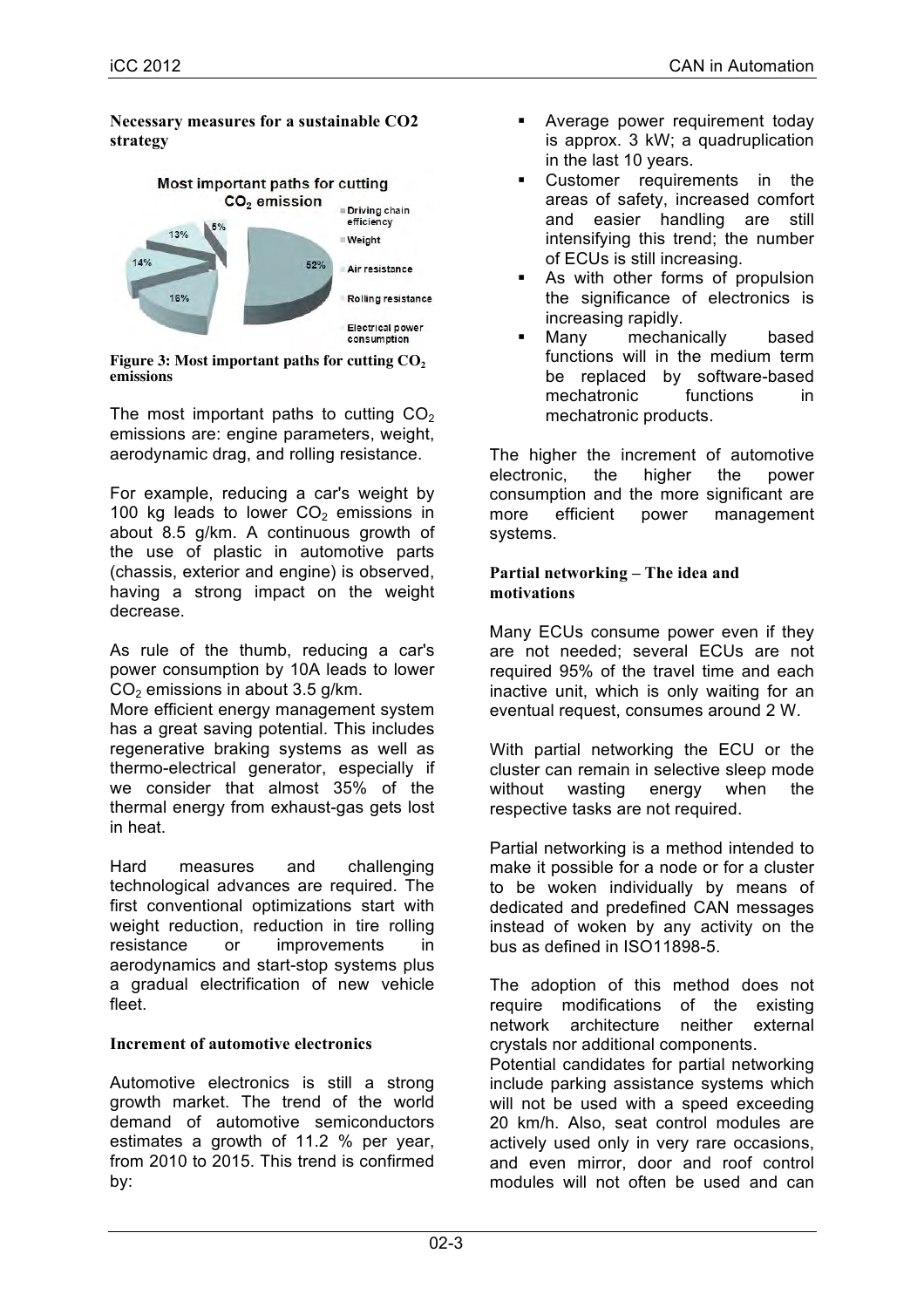remain in selective sleep mode for the rest of the time.

## **Partial networking – Potential CO2 savings**



**Figure 4: Modern cars may have > 70 ECUs.**

With this approach, a saving of almost one gram  $CO<sub>2</sub>$  per km is a realistic estimation for a middle-range car assuming fifteen potential ECUs and considering an average current consumption of 250 mA in active mode and 50 µA in selective sleep mode.

This saving is significant keeping in mind that stricter penalties will be introduced from 2019 with each exceeding gram costing the manufacturer 95 EUR.

Ricky Hudi, managing E/E director at Audi, has public announced in favor of this technology at an automotive conference held in Ludwigsburg, Germany, in June 2011.

*"CAN Partial Networking is an area where we see great potential for energy saving…" "In addition, intelligent wake-up concepts improve the lifetime of ECUs and increase the operating reach of electrical vehicles. Audi and Volkswagen corporations have therefore started to introduce Partial Networking into the next generation of car models. Audi estimates a mid-term reduction potential on CO2 emissions of about 2.6 g/km and fuel savings of 0.11 litres/100km, when using CAN Partial Networking."*

In addition, partial networking offers different advantages in several application areas:

- 1. Reduction of  $CO<sub>2</sub>$  emission and energy consumption
	- § Unused ECUs remain in sleep mode during driving cycle
	- **•** Increased cruising range for electric and hybrid-vehicles
- 2. Shorter operating time of ECUs
	- § Avoidance of higher lifetime requirements for ECUs in electric and hybrid-vehicles no needed during charging cycle.
- 3. Optimizations of operational strategy during "ignition-off"
	- Improving on the one hand the comfort functionalities and on the other hand reducing the strain on the battery during "ignition off".

### **Partial networking – Basic principle**

Existing transceivers compliant to ISO 11898-5 could be split mainly into two different modes of communication:

- A low-power sleep mode and
- § A normal mode.

If the transceiver is in sleep mode, it will interpret any CAN communication as a wake-up event and will leave the sleep mode. Therefore it is not possible for the device to stay in sleep mode while CAN communication is ongoing.

That is the gap which is filled by the new transceiver generation having selective wake-up functionalities. There is the conventional low-power sleep mode while no communication is present and there is a new low-power mode that allows to stay asleep even in case of ongoing CAN communication.

Figure 5 shows the difference between the new transceiver and the transceiver according to ISO 11898-5.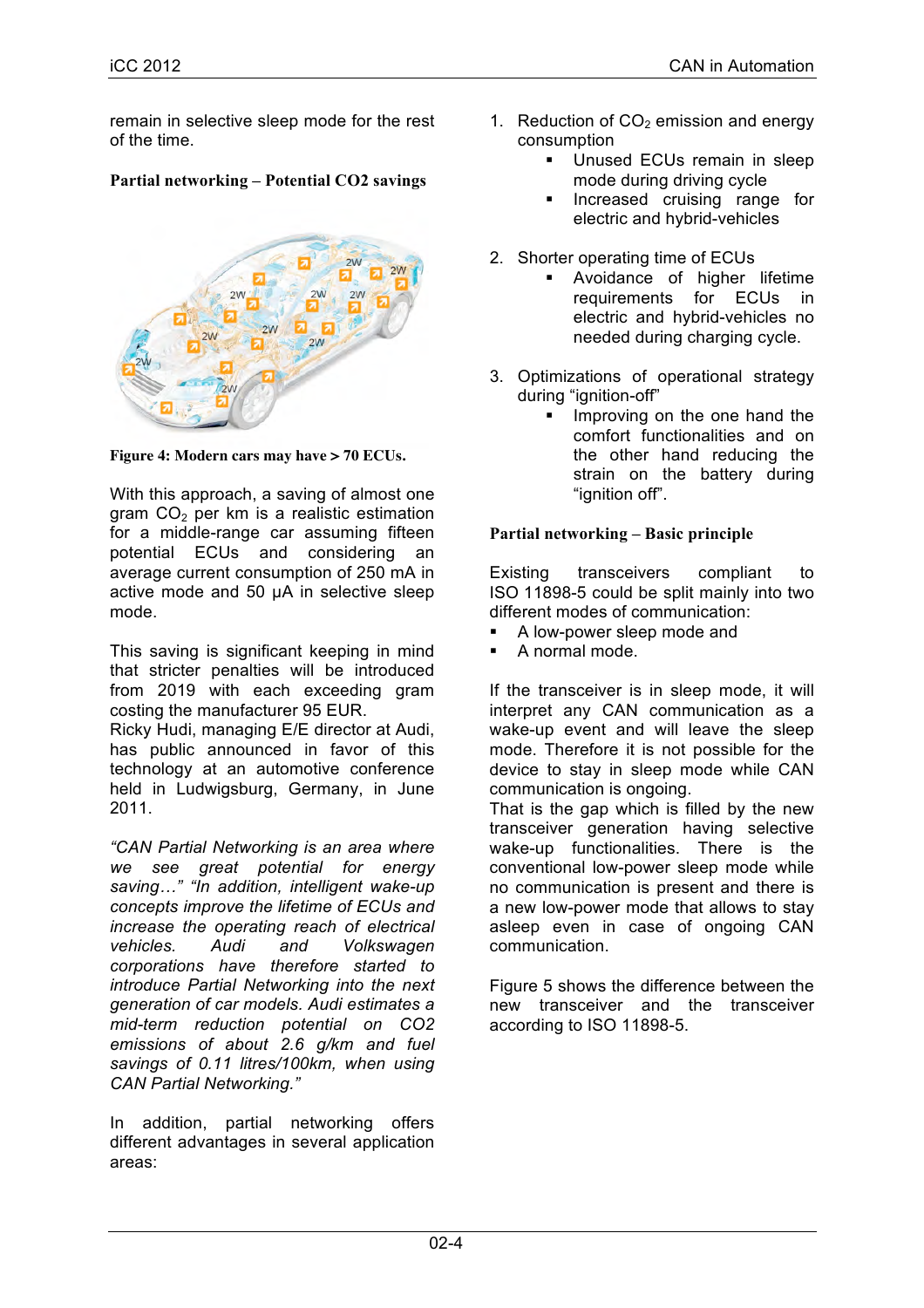

**Figure 5: Transceiver modes**

If the new transceivers are in the new lowpower modes, wake-up events will be detected by occurrence and detection of dedicated CAN messages.

This implies for the transceiver state diagram a new low-power mode with the new wake-up behavior.

There is the conventional sleep mode with wake-up pattern as wake-up sources and the new selective wake-up mode with dedicated wake-up frames as wake-up source.

Figure 6 depicts a potential transceiver state diagram with implemented new lowpower mode with selective wake-up function.



**Figure 6: Potential transceiver state diagram**

New functions have to be added to the transceiver to realize the new behavior. The following potential sequence shall describe the interaction of the different new transceiver parts:

- **•** If the transceiver is in low-power mode with configured selective wake-up a decoding unit using an internal oscillator will decode the CAN communication.
- A compare logic compares the decoded frame with the configured frame.
- If the decoded frame matches to the configured frame a wake-up event occurred which will result in a change of the transceiver state.
- **•** Furthermore there could be erroneous communication on the bus or frames could be decoded with errors. This can be detected by an error management which is responsible for the receive error counter.
- In case of a receive error counter overflow the transceiver will wake-up.

The biggest challenge is the implementation of the internal oscillator which fulfills the further below explained requirements.

### **SWITCH group – A success story**

To define all necessary requirements unambiguously, a group of experts was founded in 2010.

This group is called SWITCH group which stands for "Selective Wake-up and Interoperable Transceiver in CAN High Speed.

The outcomes of the group are:

- § The draft for the ISO 11898-6 which defines the CAN physical layer for partial networking.
- The draft for the ISO 16845-2 which defines the conformance tests according to the ISO 11898-6
- the OEM hardware requirements for partial networking (v 2.1) which completes the requirements for transceiver for partial networking
- the single device and system interoperability tests according to the OEM hardware requirements

The SWITCH group is composed of experts of the OEMs: Audi, BMW, Daimler, Porsche, PSA and Volkswagen; as well as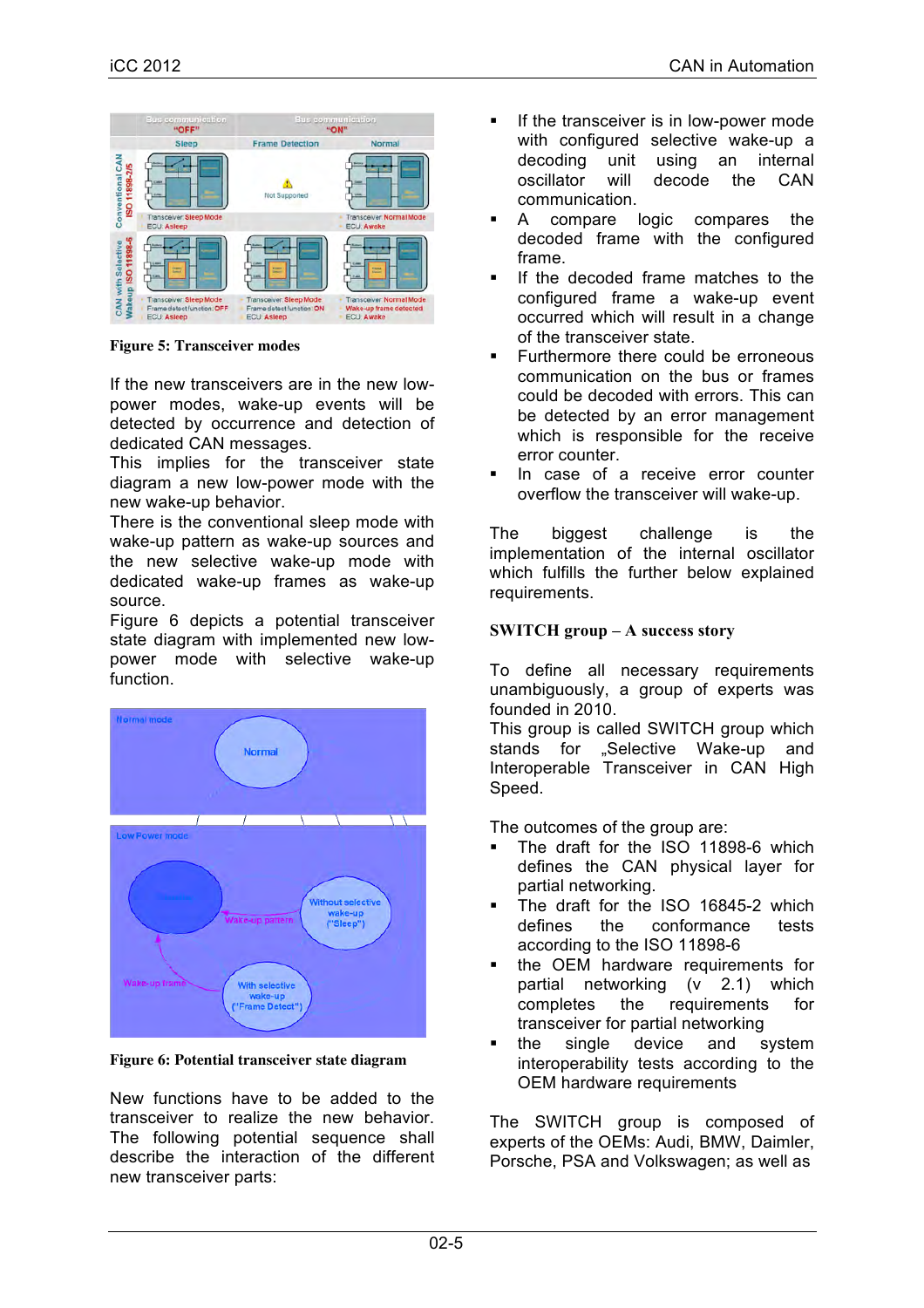of experts of the semiconductor suppliers: Elmos, Freescale, Infineon, NXP, and STM and C&S as the chairman of the group.

The SWITCH group concluded its work in the middle of 2011 by consigning the drafts of the new ISO specifications to the corresponding ISO task force for the further ISO standardization process.

#### **Key features of the new requirement documents (draft for ISO 11898-6 and OEM Hardware requirements)**

The draft for the ISO 11898-6 could be split mainly into four different main aspects:

- the definition of the enhanced biasing during reception of an wake-up pattern
- the transceivers CAN bus decoding capabilities
- the validation criteria when does a frame shall be seen as a valid wake-up event
- and the definition of an error counter

#### **Enhanced biasing:**

The biasing is enhanced compared to the definition of the ISO 11898-5. When the biasing of the device is turned off and CAN communication takes place on the bus, a detailed definition of the different states during the reception of a wake-up pattern are defined including its timing restrictions.

#### **CAN decoding capabilities:**

Once the biasing is turned on the device shall decode the CAN bus communication to detect wake-up frames. As it is mentioned above one main challenge for the semiconductor suppliers is to implement the internal oscillator. The decoding of the CAN communication is simplified because requirements are not as strict for a receive-only-device and to make internal oscillator solutions possible. The draft of the ISO defines the limits for a correct decoding.

#### **Wake-up frame validation:**

The draft of the ISO 11898-6 defines what parts of a decoded frame are relevant for detecting a wake-up event and what are not relevant. The transceiver can be configured via a host interface with the ID

(standard and extended), the DLC and the data bytes.

With help of an ID mask, relevant bit positions can be set and used for the ID validation. This allows defining groups of IDs to be valid for wake-up frames.

The DLC has to be equal in configured and received DLC. For the data field bytes, at least one logic 1 bit must be equal in the configured and received frame. This enables the masking of wakeup groups (or clusters).

Not relevant for considering frame as a valid wake-up condition are the ACK slot and the End of Frame field.

#### **Error counter:**

To be robust against communication with errors or decoding failures an error counter is implemented. This deals as a fall back strategy that at least, if there is too much erroneous communication on the bus, the ECU will wake-up and the µC will take over the error handling.

The OEM hardware requirements concentrate on the definition of different status flags that can be read out by the host as well as the definition of the different transceiver modes.

To bring backward compatibility the transceivers are pin compatible regarding the communication related pins. This implies as well lower migration costs.

## **Conformance testing procedures**

The test system and test philosophy are based on an OSI layered test approach and follow further requirements of the ISO 9646.

The test cases of the draft of the ISO 16845-2 could be split mainly into two groups. The parameter tests for the physical layer parameters which are static test cases and the protocol related test cases covering the ability to decode CAN frames correctly, as well as to check the wake-up condition correctly and the operating of the error management.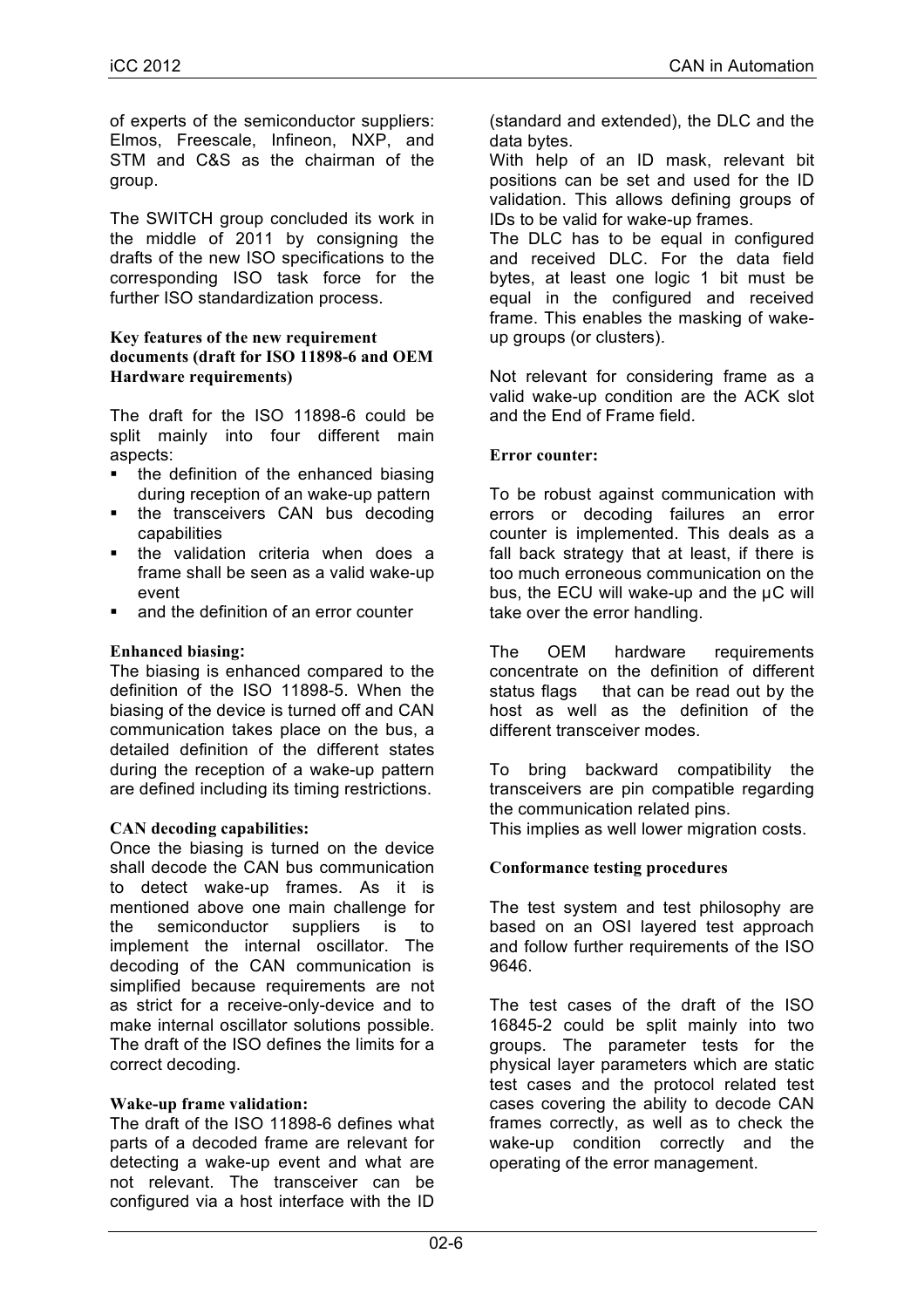The test cases of the OEM hardware requirements test specification could be split into two groups of tests as well. On the one hand there are the single device tests covering the correct implementation of the host interface, the mode control and the status flags. On the other hand are the interoperability tests following a system test approach in a defined network. Goal of the system tests are the backward compatibility to ISO 11898-5 and 11898-2 transceiver devices as well as the observation of system behavior including stress scenarios.

Several devices were already tested by C&S group.

#### **Ongoing ISO process for international standards**

After the acceptance of the New Work Item Proposals (for ISO 11898-6 and ISO 16845-2), submitted last year by the SWITCH group, a group of international experts have joint the Task Force 6, of the Working Group 1 of the ISO standardization entity to discuss the proposals. Technical issues are here under discussion. Figure 7 shows the different stages of an ISO standardization process.



**Figure 7: ISO standardization process**

The proposals of the ISO 11898-6 and 16845-2 are on a good way to enter soon in the next standardization stage.

## **Conclusions**

The car manufactures are faced with the dilemma that on the one hand there are hard regulations calling for continuous and massive reductions of  $CO<sub>2</sub>$  emissions and on the other hand there is a continuous increment of electronics and demand of electrical power consumption.

The imposed EU limits regarding the maximum allowed  $CO<sub>2</sub>$  emissions per km are not achievable only with the optimization of conventional technologies. New methods dealing with an efficient and flexible power management are an urgent need; technical improvements are required to avoid strict penalty payments.

One concept of improving the energy management and dropping the electrical power consumption is partial networking. With partial networking the ECU or the cluster can remain in selective sleep mode without wasting energy when the respective tasks are not required. Calculations lead to a potential saving of up to 2.6g CO2 /km. The adoption of this method does not require modifications of the existing network architecture neither external crystals nor additional components.

The necessary enhancements, to make partial networking possible for the CAN networks, were drafted and defined within the SWITCH expert group. Now the outcomes documents specified in the framework of this group are in the ISO process to develop international standards.

Several transceivers of different semiconductor manufacturers were tested by C&S and are already available on the market.

#### **Sources**

- [1.] European commission http://ec.europa.eu/clima/policies/tr ansport/vehicles
- [2.] "Reducing  $CO<sub>2</sub>$  Emissions from Cars", German Advisory Council on the Environment, Aug. 2005
- [3.] "Market and Technology Study Automotive Power Electronics 2015", Arthur D. Little, 2006
- [4.] Technology News "NXP introduces Partial Networking solution for vehicles – a milestone